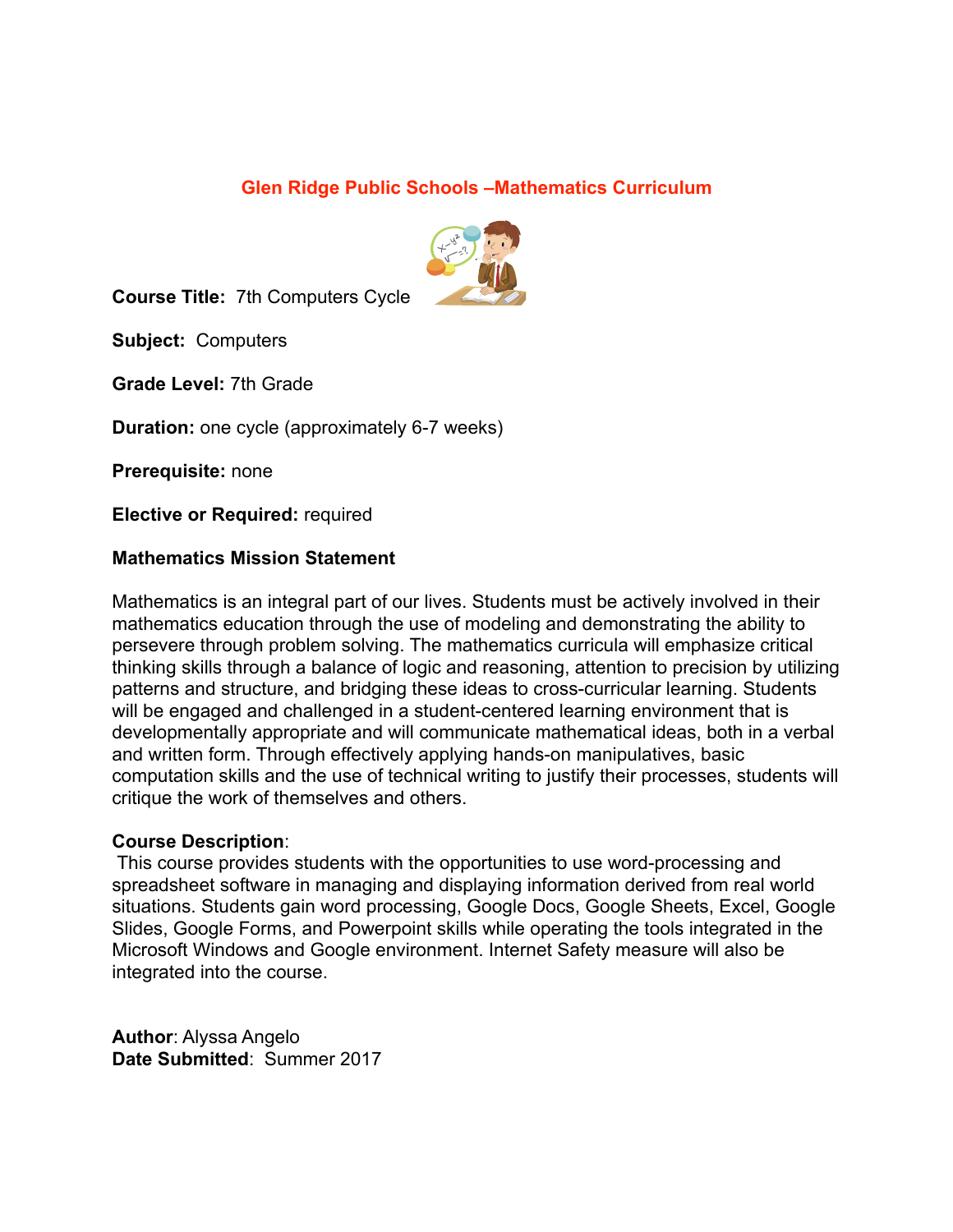**Topic/Unit:** Google Form & Google Sheets (compatible with Microsoft Excel)

# **Approximate # Of Weeks:** 8 Days for Unit

### **Essential Questions:**

- How will you create a spreadsheet, label columns, and use the sum function?
- How can you create a bar or column graph from a spreadsheet?
- How will you collect and calculate data within a Google form and present the results?
- How will you publish information regarding a local or global issue?
- How will you use a variety of search tools to find information to solve a real world problem?
- How can you create a professional look to the worksheet containing the spreadsheet?

### **Upon completion of this unit students will be able to:**

- Create a Google form which will be used to collect data regarding a Global Issue.
- Gather data through research and insert into a spreadsheet
- Use the information from a Google form to create a spreadsheet on Excel or Google Sheets.
- Create a Simple Spreadsheet with multiple columns and rows
- Create a bar graph from the spreadsheet data
- Create a pie chart from the spreadsheet data
- Add Borders, shading and varied fonts to enhance a spreadsheet or graph

# **Technology Common Core Standards**

- 8.1.8.A.1 Demonstrate knowledge of a real world problem using digital tools
- 8.1.8.A.4 Graph and calculate data within a spreadsheet and present a summary of the results
- 8.1.8.E.1 Effectively use a variety of search tolls and filters in professional public databases to find information to solve a real world problem
- 8.1.8.F.1 Explore a local issue by using digital tools to collect and analyze data to identify a solution and make an informed decision
- 8.1.C- Students use digital media and environments to communicate and work collaboratively, including at a distance, to support individual learning and contribute to the learning of others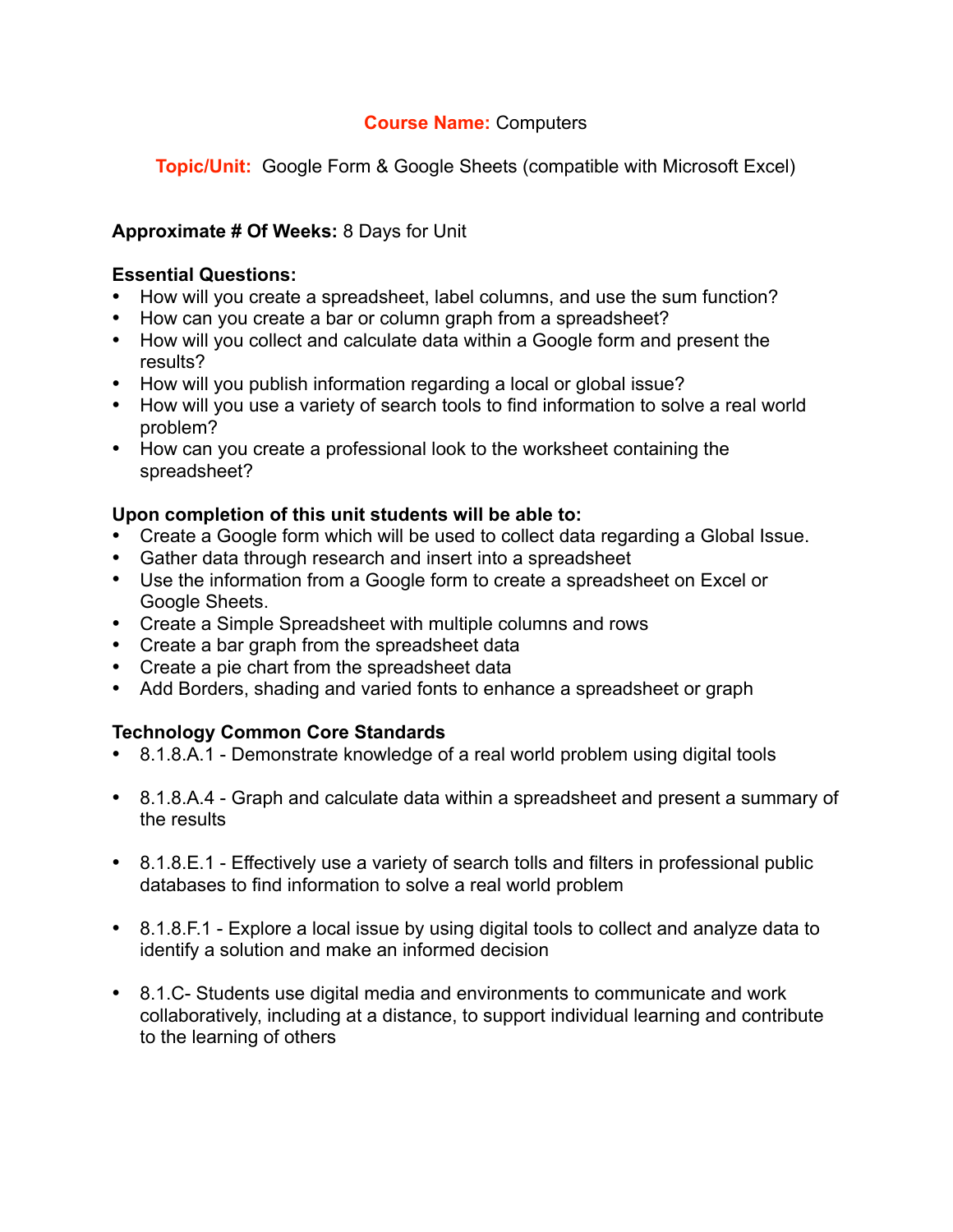### **Interdisciplinary Standards [\(njcccs.org](http://njcccs.org))**

- Standard 8.2 Technology Education All students will develop and understanding of the nature and impact of technology, engineering, technological design, and designed world as they relate to the individual, society, and the environment
- Standard 8.1 Computer Information Literacy All students will use computer applications to gather and organize information and to solve problems
- Standard 9.1 21st Century Life & Career Skills All students will demonstrate the creative, critical thinking, collaboration, and problem-solving skills needed to function successfully as both global citizens and workers in diverse ethnic and organizational cultures
- Standard 6.3 Active Citizenship in the 21st Century All students will acquire the skills needed to be active, informed citizens who value diversity and promote cultural understanding by working collaboratively to address the challenges that are inherent in living in an interconnected world
- Standard 5.1 Science Practices A. Use mathematical, physical, and computational tools to build conceptual-based or evidence-based models and to pose theories

# **Activities – include 21st Century Technologies:**

- Project- Creating a Google Form which asks questions regarding one of the following Global Issues (i.e. Global warming, technology addiction, plastic in the ocean & food and water shortage)
- Project- Creating a Spreadsheet where students analyze the data from their google form

### **Enrichment Activities**:

- **•** Compare and Contrast Spreadsheet with other students project
- **•** Creating a flyer regarding the Global Issue

# **Methods of Assessments/Evaluation:**

- Grading Rubrics- each part of project
- Project questions

- Google
- Online Search Engines
- youtube
- Google Classroom
- Teacher Webpage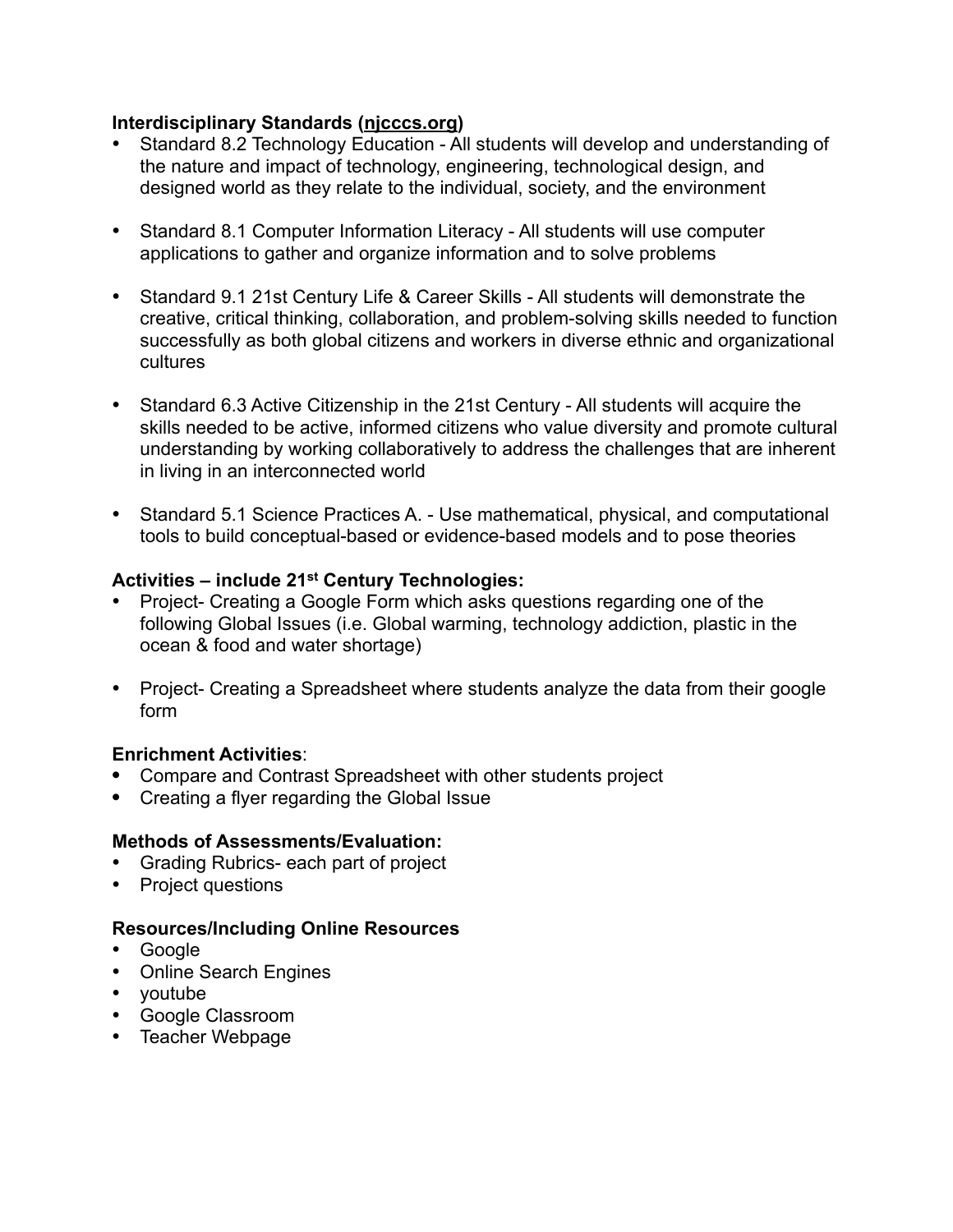**Topic/Unit:** Google Slides & Google Docs (compatible with Microsoft Powerpoint & Microsoft Word)

### **Approximate # Of Weeks:** 8 Days for Unit

#### **Essential Questions:**

- How will you create a professional presentation using various features in Google Slides?
- How can you create a table with a custom number of tables and columns?
- How can you personalize a table to reflect a month?

#### **Upon completion of this unit students will be able to:**

- Create a Google Slides Presentation regarding a country of their choice.
- Research a specific countries attractions, activities, history, and fun facts.
- Gather data through research and insert into a Google Slides Presentation.
- Create a Simple Spreadsheet with multiple columns and rows
- Create a custom calendar for a month of their choice
- Plan a trip to the country of their choice and insert dates into the calendar which they create

#### **Technology Common Core Standards**

• 8.1.8.A.2 - Create a document (e.g. newsletter, reports, personalized learning plan, business letters or flyers) using one or more digital applications to be critiqued by professionals for usability

#### **Interdisciplinary Standards [\(njcccs.org](http://njcccs.org))**

- Standard 8.1 Computer Information Literacy All students will use computer applications to gather and organize information and to solve problems
- Standard 6.3 Active Citizenship in the 21st Century All students will acquire the skills needed to be active, informed citizens who value diversity and promote cultural understanding by working collaboratively to address the challenges that are inherent in living in an interconnected world

### **Activities – include 21st Century Technologies:**

- Project- Creating a Google Slides Presentation regarding a country. The presentation will include attractions, activities, history, and fun facts.
- Project- Creating a Calendar of a month of the student's choice where they will plan a 1 week vacation to the country and insert all parts of their vacation into the calendar.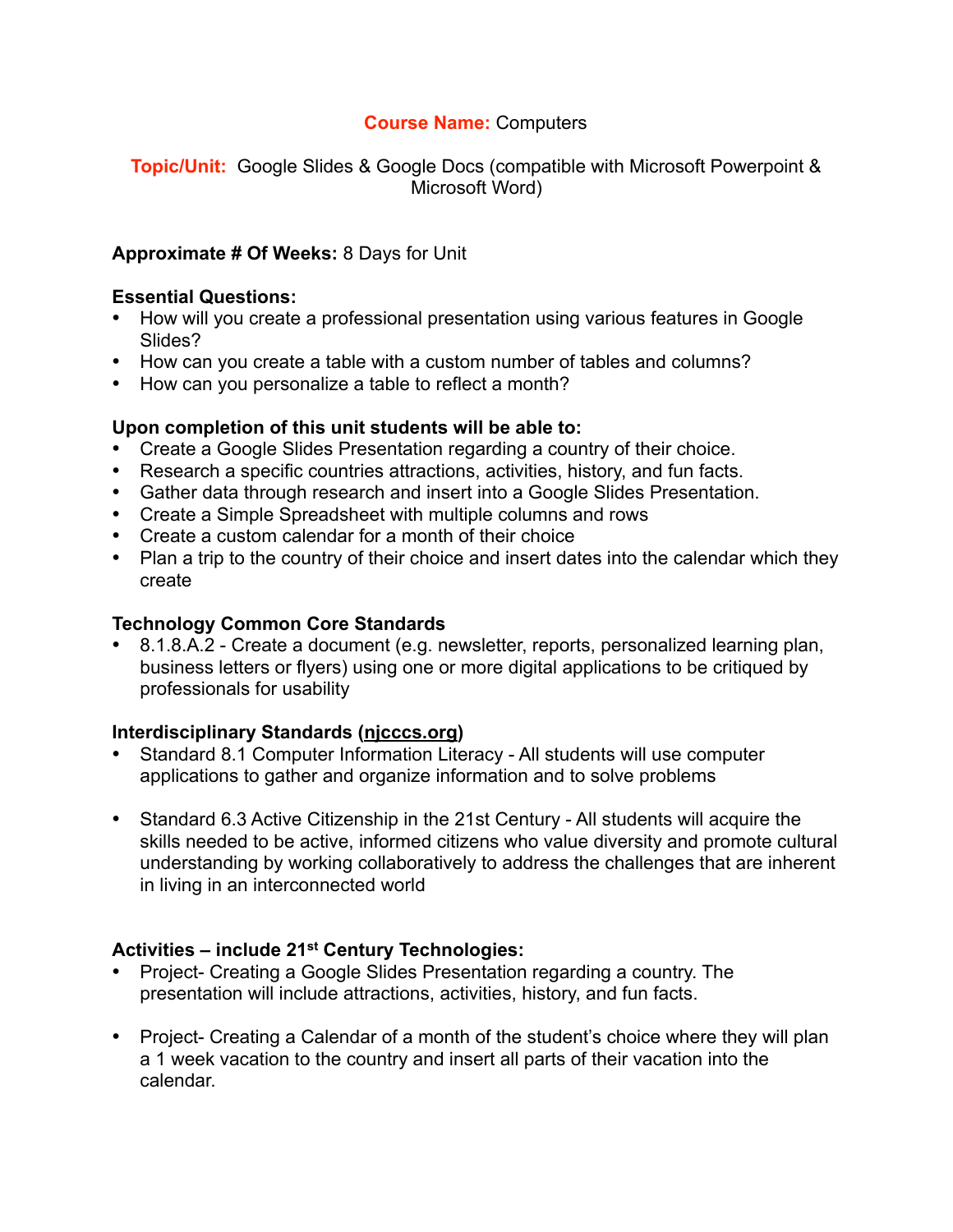## **Enrichment Activities**:

- **•** Compare and Contrast the cost of various activities that you would like to do in this country. This should be done on a Google Sheets Document.
- **•** Extend the vacation to 2 weeks and incorporate more activities to the vacation.

### **Methods of Assessments/Evaluation:**

- Grading Rubrics- each part of project
- Project questions

- Google
- Online Search Engines
- youtube
- Google Classroom
- Teacher Webpage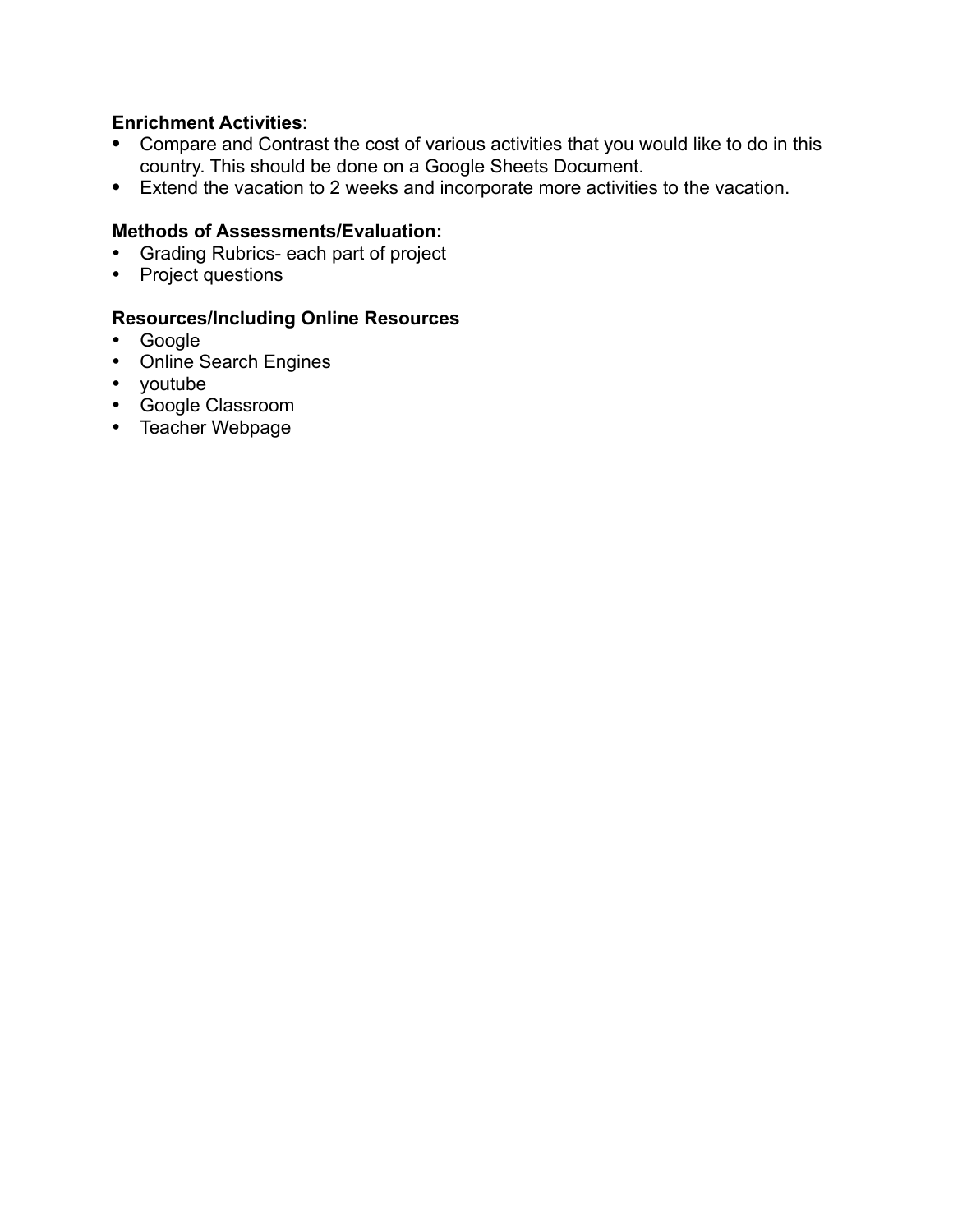# **Topic/Unit:** Scratch

## **Approximate # Of Weeks:** 10 Days for Unit

## **Essential Questions:**

- How will you create a simulation about your life using coding on the Scratch site?
- How will you add detail to your simulation by incorporating your interests, family, and what you want to do when you grow up?
- How will you create code for specific sprites using scratch?
- How will you incorporate various backdrops, sounds, & costume changes using Scratch coding?

### **Upon completion of this unit students will be able to:**

- Create a simulation using coding on the **[scratch.mit.edu](http://scratch.mit.edu)** website.
- Add coding for various sprites and have the coding run simultaneously.
- Use a search engine to upload a custom backdrop to the scratch simulation.

# **Technology Common Core Standards**

- 8.1- All students will use digital tools to access, manage, evaluate, and synthesize information in order to solve problems individually and collaborate and to create and communicate knowledge
- 8.1.C- Students use digital media and environments to communicate and work collaboratively, including at a distance, to support individual learning and contribute to the learning of others

### **Interdisciplinary Standards [\(njcccs.org](http://njcccs.org))**

- Standard 8.2 Technology Education All students will develop and understanding of the nature and impact of technology, engineering, technological design, and designed world as they relate to the individual, society, and the environment
- Standard 9.3 Career Awareness, Exploration, and Preparation All students will apply knowledge about and engage in the process of career awareness, exploration, and preparation in order to navigate the globally competitive work environment of the information age

# **Activities – include 21st Century Technologies:**

• Project- Creating a Simulation using Scratch

### **Enrichment Activities**: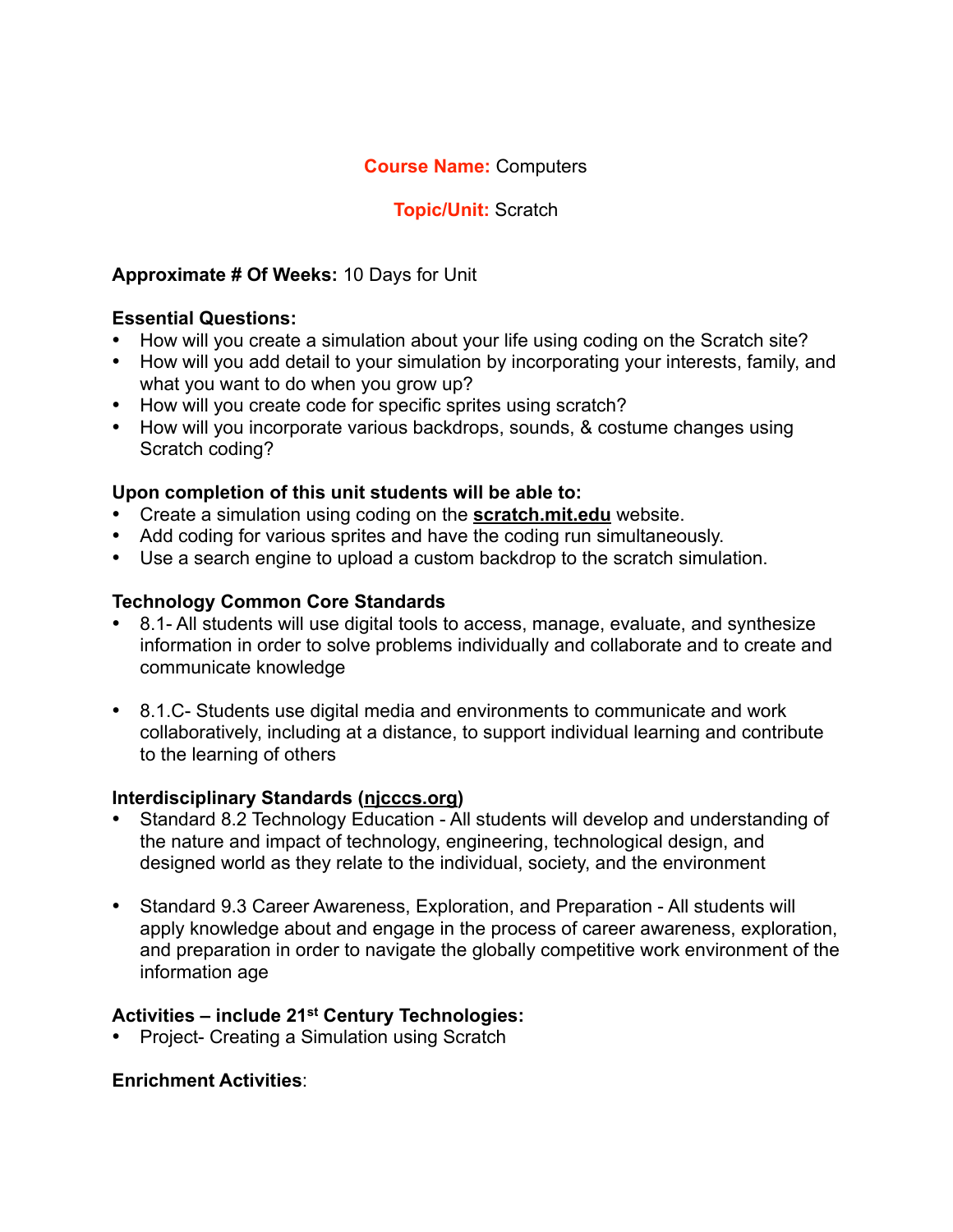- **•** Create an additional Scratch assignment regarding the global issue they researched in Unit #1
- **•** explore another coding site such as **[studio.code.org](http://studio.code.org)** and compare and contrast coding tools

### **Methods of Assessments/Evaluation:**

- Grading Rubrics- each part of project
- Project questions

- Google
- Online Search Engines
- youtube
- Scratch
- Google Classroom
- Teacher Webpage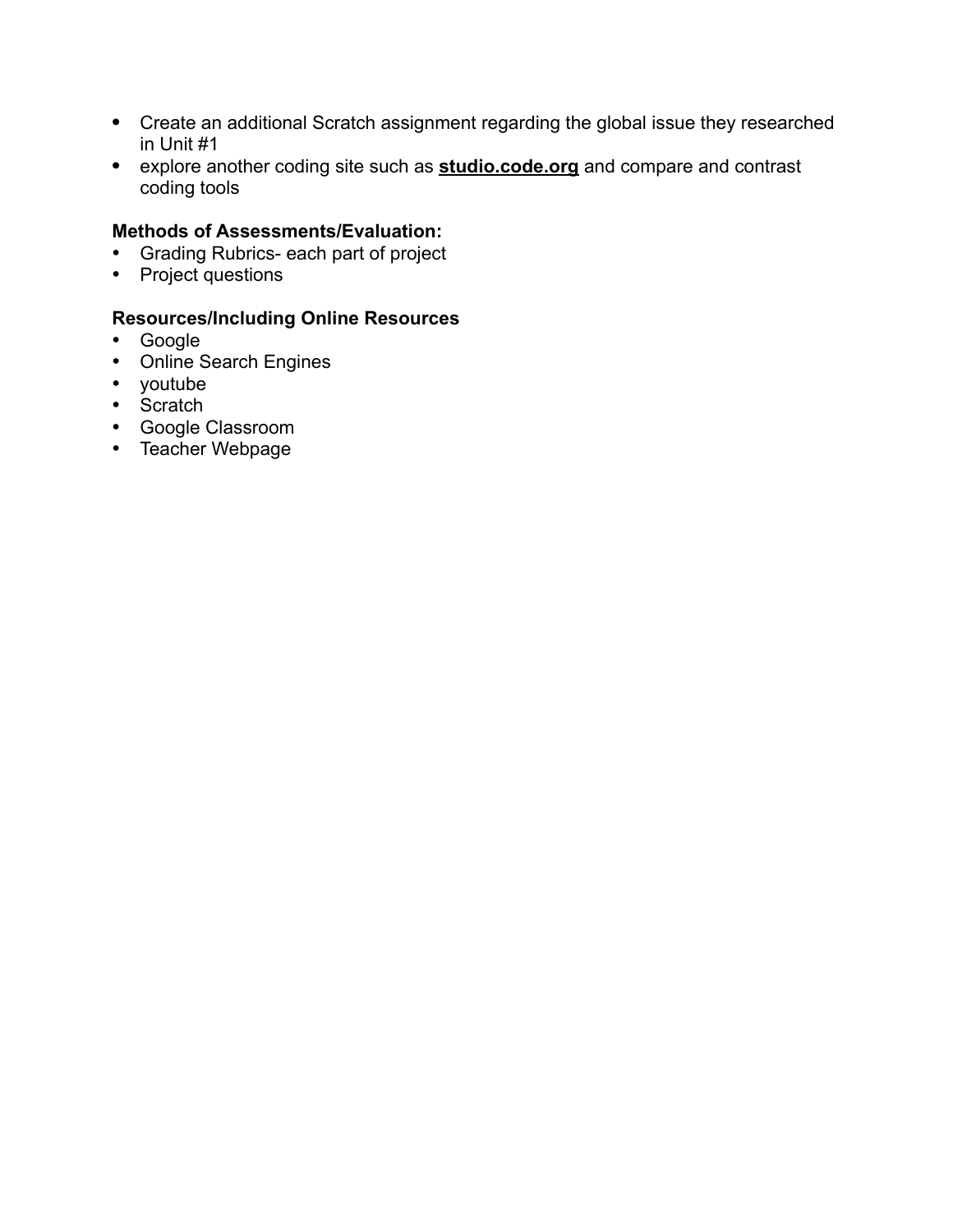# **Topic/Unit:** Google Slides Cyber Bullying Presentation (compatible with Microsoft Powerpoint)

# **Approximate # Of Weeks:** 3 Days for Unit

### **Essential Questions:**

- How will you find a creditable source to use for your presentation?
- How will you accurately portray the severity of cyberbullying?
- How will you publish information regarding a local or global issue?
- How will you use a variety of search tools to find information to solve a real world problem?
- How can you create a professional look to the presentation regarding cyber bullying?

### **Upon completion of this unit students will be able to:**

- Gather data through research and create a Google Slides presentation regarding Cyber bullying
- Add Borders, shading and varied fonts to enhance the presentation
- Discuss the severity of cyber bullying and how it can effect children/adolescents
- Find creditable sources using a search engine such as Google

# **Technology Common Core Standards**

- 8.1.8.D.1 Understand and model appropriate online behaviors related to cyber safety, cyber bullying , cyber security, and cyber ethics including appropriate use of social media
- 8.1.8.D.3 Demonstrate an understanding of fair use and Creative Commons to intellectual property
- 8.1.8.D.2 Demonstrate the application of appropriate citations to digital content
- 8.1.8.D.5 Understand appropriate uses for social media and the negative consequences of misuse

# **Interdisciplinary Standards [\(njcccs.org](http://njcccs.org))**

• Standard 8.2 Technology Education - All students will develop and understanding of the nature and impact of technology, engineering, technological design, and designed world as they relate to the individual, society, and the environment